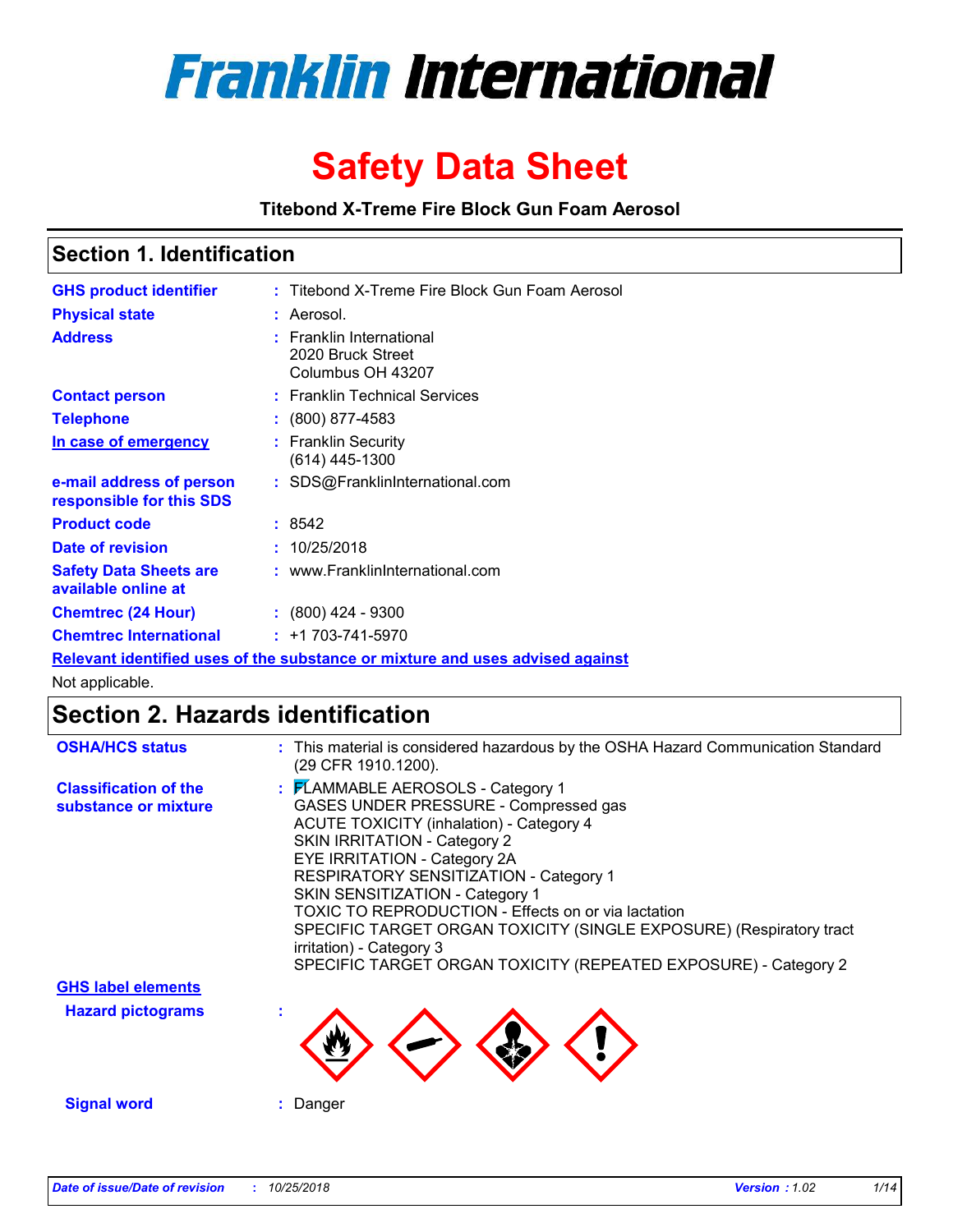# **Section 2. Hazards identification**

| <b>Hazard statements</b>                   | $\frac{1}{2}$ <b>Extremely flammable aerosol.</b><br>Contains gas under pressure; may explode if heated.<br>Causes skin irritation.<br>May cause an allergic skin reaction.<br>Causes serious eye irritation.<br>Harmful if inhaled.<br>May cause allergy or asthma symptoms or breathing difficulties if inhaled.<br>May cause respiratory irritation.<br>May cause harm to breast-fed children.<br>May cause damage to organs through prolonged or repeated exposure. (central<br>nervous system (CNS), lungs, skin) (dermal, inhalation)                                                                                                                                          |
|--------------------------------------------|--------------------------------------------------------------------------------------------------------------------------------------------------------------------------------------------------------------------------------------------------------------------------------------------------------------------------------------------------------------------------------------------------------------------------------------------------------------------------------------------------------------------------------------------------------------------------------------------------------------------------------------------------------------------------------------|
| <b>Precautionary statements</b>            |                                                                                                                                                                                                                                                                                                                                                                                                                                                                                                                                                                                                                                                                                      |
| <b>Prevention</b>                          | : Øbtain special instructions before use. Wear protective gloves. Wear eye or face<br>protection. Wear respiratory protection. Keep away from heat, hot surfaces, sparks,<br>open flames and other ignition sources. No smoking. Do not spray on an open flame or<br>other ignition source. Use only outdoors or in a well-ventilated area. Do not breathe<br>dust or mist. Avoid contact during pregnancy or while nursing. Do not eat, drink or<br>smoke when using this product. Wash thoroughly after handling. Pressurized container:<br>Do not pierce or burn, even after use.                                                                                                 |
| <b>Response</b>                            | F exposed or concerned: Get medical advice or attention. IF INHALED: Remove<br>person to fresh air and keep comfortable for breathing. Call a POISON CENTER or<br>doctor if you feel unwell. If experiencing respiratory symptoms: Call a POISON<br>CENTER or doctor. Take off contaminated clothing and wash it before reuse. Wash<br>contaminated clothing before reuse. IF ON SKIN: Wash with plenty of water. If skin<br>irritation occurs: Get medical advice or attention. IF IN EYES: Rinse cautiously with<br>water for several minutes. Remove contact lenses, if present and easy to do. Continue<br>rinsing. If eye irritation persists: Get medical advice or attention. |
| <b>Storage</b>                             | : Store locked up. Protect from sunlight. Do not expose to temperatures exceeding 50<br>°C/122 °F. Store in a well-ventilated place. Keep container tightly closed.                                                                                                                                                                                                                                                                                                                                                                                                                                                                                                                  |
| <b>Disposal</b>                            | Dispose of contents and container in accordance with all local, regional, national and<br>international regulations.                                                                                                                                                                                                                                                                                                                                                                                                                                                                                                                                                                 |
| <b>Hazards not otherwise</b><br>classified | : None known.                                                                                                                                                                                                                                                                                                                                                                                                                                                                                                                                                                                                                                                                        |

# **Section 3. Composition/information on ingredients**

| <b>Substance/mixture</b><br>Mixture                                                                  |            |                       |
|------------------------------------------------------------------------------------------------------|------------|-----------------------|
| Ingredient name                                                                                      | $\%$       | <b>CAS number</b>     |
| $\frac{1}{4}$ ,4'-methylenediphenyl diisocyanate<br>Isocyanic acid, polymethylenepolyphenylene ester | ≤10<br>≤10 | 101-68-8<br>9016-87-9 |

Any concentration shown as a range is to protect confidentiality or is due to batch variation.

**There are no additional ingredients present which, within the current knowledge of the supplier and in the concentrations applicable, are classified as hazardous to health or the environment and hence require reporting in this section.**

**Occupational exposure limits, if available, are listed in Section 8.**

## **Section 4. First aid measures**

### **Description of necessary first aid measures**

**Eye contact :**

: Immediately flush eyes with plenty of water, occasionally lifting the upper and lower eyelids. Check for and remove any contact lenses. Continue to rinse for at least 10 minutes. Get medical attention.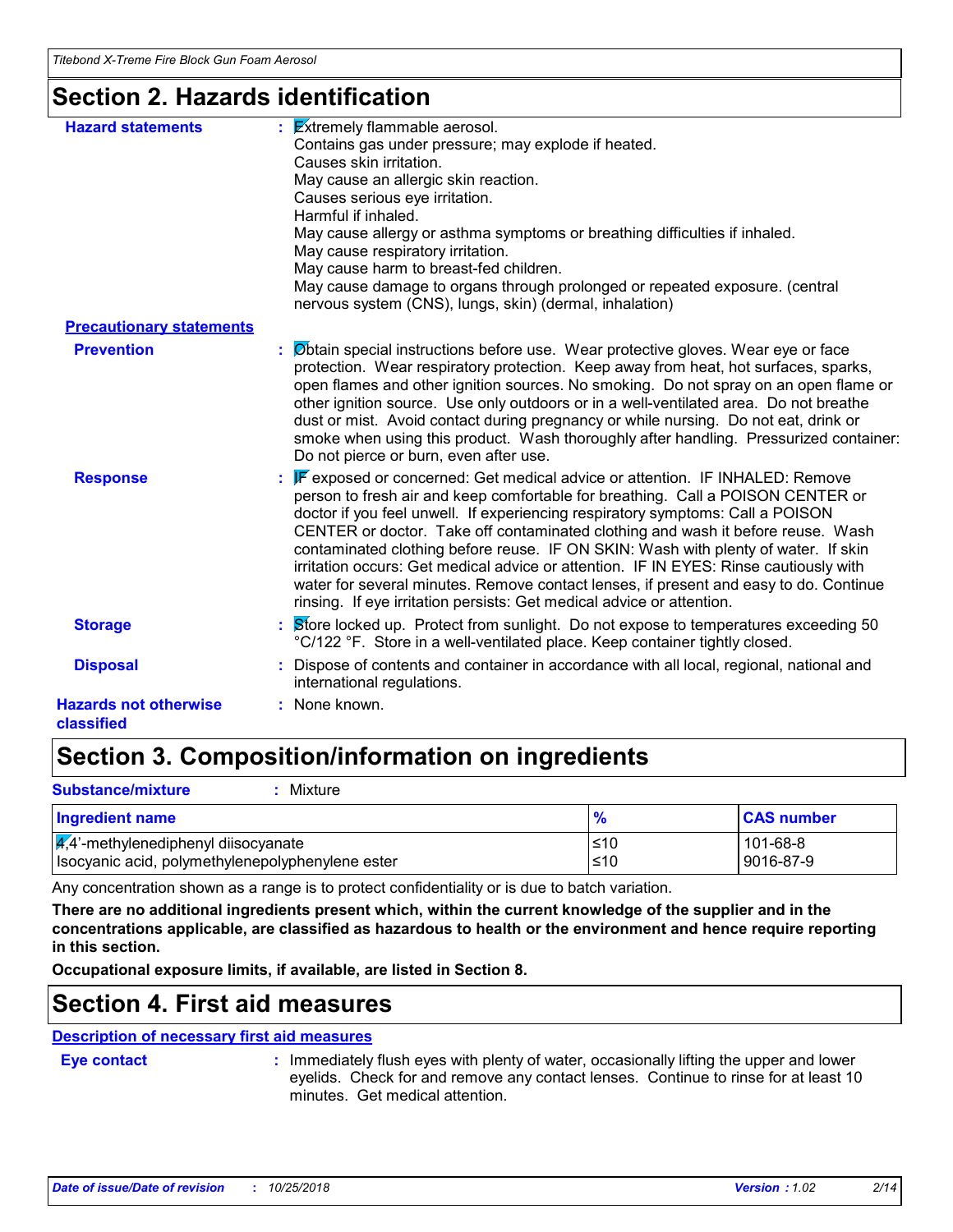# **Section 4. First aid measures**

| <b>Inhalation</b>                                  | : Remove victim to fresh air and keep at rest in a position comfortable for breathing. If it<br>is suspected that fumes are still present, the rescuer should wear an appropriate mask<br>or self-contained breathing apparatus. If not breathing, if breathing is irregular or if<br>respiratory arrest occurs, provide artificial respiration or oxygen by trained personnel. It<br>may be dangerous to the person providing aid to give mouth-to-mouth resuscitation.<br>Get medical attention. If necessary, call a poison center or physician. If unconscious,<br>place in recovery position and get medical attention immediately. Maintain an open<br>airway. Loosen tight clothing such as a collar, tie, belt or waistband. In case of<br>inhalation of decomposition products in a fire, symptoms may be delayed. The exposed<br>person may need to be kept under medical surveillance for 48 hours. In the event of<br>any complaints or symptoms, avoid further exposure. |
|----------------------------------------------------|---------------------------------------------------------------------------------------------------------------------------------------------------------------------------------------------------------------------------------------------------------------------------------------------------------------------------------------------------------------------------------------------------------------------------------------------------------------------------------------------------------------------------------------------------------------------------------------------------------------------------------------------------------------------------------------------------------------------------------------------------------------------------------------------------------------------------------------------------------------------------------------------------------------------------------------------------------------------------------------|
| <b>Skin contact</b>                                | : Wash with plenty of soap and water. Remove contaminated clothing and shoes. Wash<br>contaminated clothing thoroughly with water before removing it, or wear gloves.<br>Continue to rinse for at least 10 minutes. Get medical attention. In the event of any<br>complaints or symptoms, avoid further exposure. Wash clothing before reuse. Clean<br>shoes thoroughly before reuse.                                                                                                                                                                                                                                                                                                                                                                                                                                                                                                                                                                                                 |
| <b>Ingestion</b>                                   | : Wash out mouth with water. Remove dentures if any. Remove victim to fresh air and<br>keep at rest in a position comfortable for breathing. If material has been swallowed and<br>the exposed person is conscious, give small quantities of water to drink. Stop if the<br>exposed person feels sick as vomiting may be dangerous. Do not induce vomiting<br>unless directed to do so by medical personnel. If vomiting occurs, the head should be<br>kept low so that vomit does not enter the lungs. Get medical attention following<br>exposure or if feeling unwell. Never give anything by mouth to an unconscious person.<br>If unconscious, place in recovery position and get medical attention immediately.<br>Maintain an open airway. Loosen tight clothing such as a collar, tie, belt or waistband.                                                                                                                                                                     |
| Most important symptoms/effects, acute and delayed |                                                                                                                                                                                                                                                                                                                                                                                                                                                                                                                                                                                                                                                                                                                                                                                                                                                                                                                                                                                       |
| <b>Potential acute health effects</b>              |                                                                                                                                                                                                                                                                                                                                                                                                                                                                                                                                                                                                                                                                                                                                                                                                                                                                                                                                                                                       |
| <b>Eye contact</b>                                 | : Causes serious eye irritation.                                                                                                                                                                                                                                                                                                                                                                                                                                                                                                                                                                                                                                                                                                                                                                                                                                                                                                                                                      |
| <b>Inhalation</b>                                  | : Harmful if inhaled. May cause respiratory irritation. May cause allergy or asthma<br>symptoms or breathing difficulties if inhaled.                                                                                                                                                                                                                                                                                                                                                                                                                                                                                                                                                                                                                                                                                                                                                                                                                                                 |
| <b>Skin contact</b>                                | : Causes skin irritation. May cause an allergic skin reaction.                                                                                                                                                                                                                                                                                                                                                                                                                                                                                                                                                                                                                                                                                                                                                                                                                                                                                                                        |
| <b>Ingestion</b>                                   | : No known significant effects or critical hazards.                                                                                                                                                                                                                                                                                                                                                                                                                                                                                                                                                                                                                                                                                                                                                                                                                                                                                                                                   |
| <b>Over-exposure signs/symptoms</b>                |                                                                                                                                                                                                                                                                                                                                                                                                                                                                                                                                                                                                                                                                                                                                                                                                                                                                                                                                                                                       |
| <b>Eye contact</b>                                 | : Adverse symptoms may include the following:<br>pain or irritation<br>watering<br>redness                                                                                                                                                                                                                                                                                                                                                                                                                                                                                                                                                                                                                                                                                                                                                                                                                                                                                            |
| <b>Inhalation</b>                                  | : Adverse symptoms may include the following:<br>respiratory tract irritation<br>coughing<br>wheezing and breathing difficulties<br>asthma<br>reduced fetal weight<br>increase in fetal deaths<br>skeletal malformations                                                                                                                                                                                                                                                                                                                                                                                                                                                                                                                                                                                                                                                                                                                                                              |
| <b>Skin contact</b>                                | : Adverse symptoms may include the following:<br>irritation<br>redness<br>reduced fetal weight<br>increase in fetal deaths<br>skeletal malformations                                                                                                                                                                                                                                                                                                                                                                                                                                                                                                                                                                                                                                                                                                                                                                                                                                  |
| <b>Ingestion</b>                                   | : Adverse symptoms may include the following:<br>reduced fetal weight<br>increase in fetal deaths<br>skeletal malformations                                                                                                                                                                                                                                                                                                                                                                                                                                                                                                                                                                                                                                                                                                                                                                                                                                                           |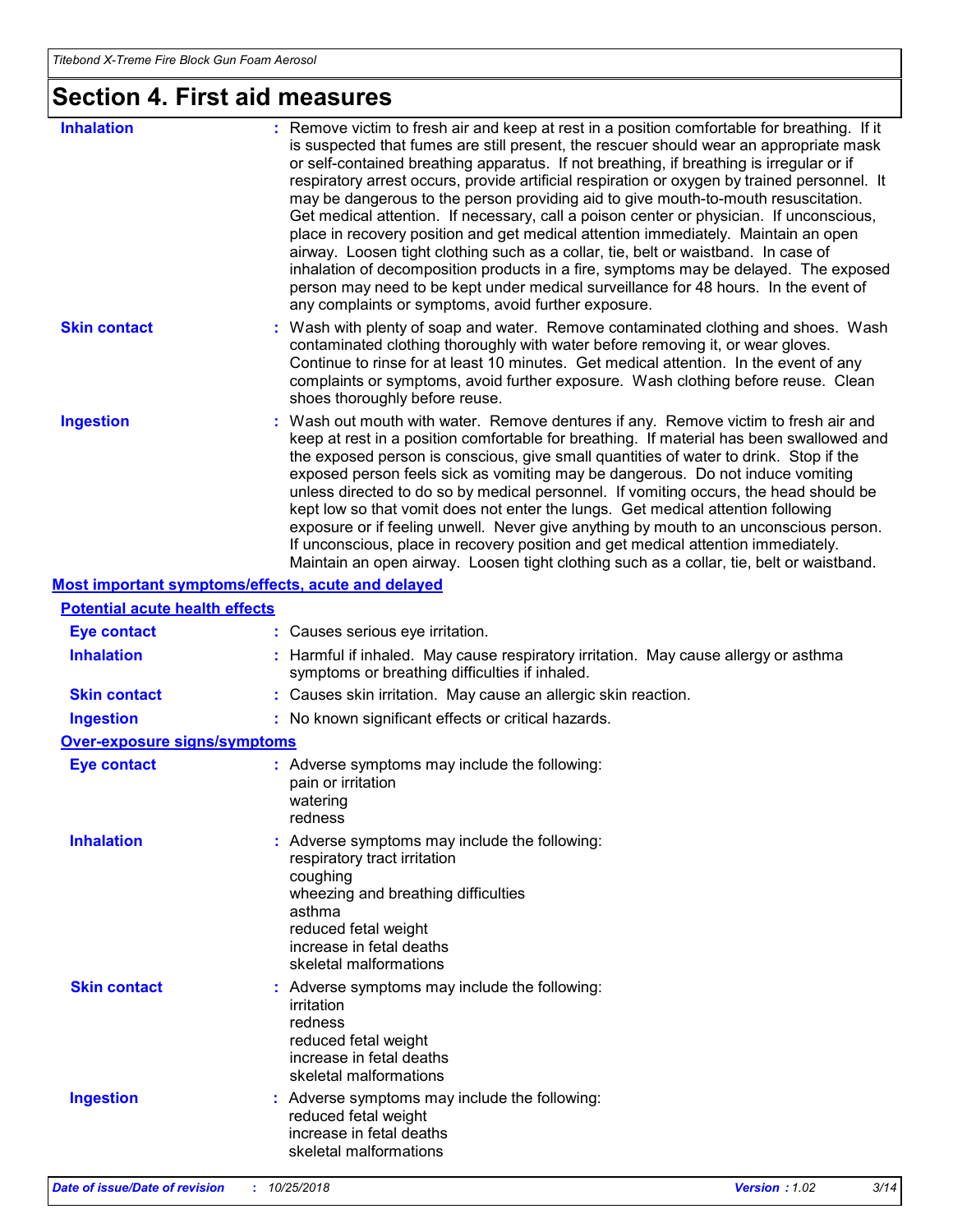# **Section 4. First aid measures**

|                                   | Indication of immediate medical attention and special treatment needed, if necessary                                                                                                                                                                                                                                                                                                                            |
|-----------------------------------|-----------------------------------------------------------------------------------------------------------------------------------------------------------------------------------------------------------------------------------------------------------------------------------------------------------------------------------------------------------------------------------------------------------------|
| <b>Notes to physician</b>         | : In case of inhalation of decomposition products in a fire, symptoms may be delayed.<br>The exposed person may need to be kept under medical surveillance for 48 hours.                                                                                                                                                                                                                                        |
| <b>Specific treatments</b>        | : No specific treatment.                                                                                                                                                                                                                                                                                                                                                                                        |
| <b>Protection of first-aiders</b> | : No action shall be taken involving any personal risk or without suitable training. If it is<br>suspected that fumes are still present, the rescuer should wear an appropriate mask or<br>self-contained breathing apparatus. It may be dangerous to the person providing aid to<br>give mouth-to-mouth resuscitation. Wash contaminated clothing thoroughly with water<br>before removing it, or wear gloves. |
|                                   |                                                                                                                                                                                                                                                                                                                                                                                                                 |

**See toxicological information (Section 11)**

#### **Section 5. Fire-fighting measures** Use an extinguishing agent suitable for the surrounding fire. **: Extinguishing media :** None known. **Suitable extinguishing media Unsuitable extinguishing media**

| <b>Specific hazards arising</b><br>from the chemical      | Extremely flammable aerosol. Runoff to sewer may create fire or explosion hazard. In<br>a fire or if heated, a pressure increase will occur and the container may burst, with the<br>risk of a subsequent explosion. Gas may accumulate in low or confined areas or travel<br>a considerable distance to a source of ignition and flash back, causing fire or explosion.<br>Bursting aerosol containers may be propelled from a fire at high speed. |
|-----------------------------------------------------------|-----------------------------------------------------------------------------------------------------------------------------------------------------------------------------------------------------------------------------------------------------------------------------------------------------------------------------------------------------------------------------------------------------------------------------------------------------|
| <b>Hazardous thermal</b><br>decomposition products        | Decomposition products may include the following materials:<br>carbon dioxide<br>carbon monoxide<br>nitrogen oxides                                                                                                                                                                                                                                                                                                                                 |
| <b>Special protective actions</b><br>La a Cara Calabria a | Promptly isolate the scene by removing all persons from the vicinity of the incident if<br>بملطولات وبالمسترا والمترافي والمتراقص والمسترا والمراقب والمتراط والمستراق والمستقاد والمستقاد والمستراة                                                                                                                                                                                                                                                |

#### there is a fire. No action shall be taken involving any personal risk or without suitable training. Move containers from fire area if this can be done without risk. Use water spray to keep fire-exposed containers cool. Fire-fighters should wear appropriate protective equipment and self-contained breathing **: Special protective for fire-fighters**

#### apparatus (SCBA) with a full face-piece operated in positive pressure mode. **equipment for fire-fighters**

**Remark :** CONTENTS UNDER PRESSURE. May explode when heated.

### **Section 6. Accidental release measures**

### **Personal precautions, protective equipment and emergency procedures**

| For non-emergency<br>personnel                               |    | : No action shall be taken involving any personal risk or without suitable training.<br>Evacuate surrounding areas. Keep unnecessary and unprotected personnel from<br>entering. In the case of aerosols being ruptured, care should be taken due to the rapid<br>escape of the pressurized contents and propellant. If a large number of containers are<br>ruptured, treat as a bulk material spillage according to the instructions in the clean-up<br>section. Do not touch or walk through spilled material. Shut off all ignition sources. No<br>flares, smoking or flames in hazard area. Avoid breathing vapor or mist. Provide<br>adequate ventilation. Wear appropriate respirator when ventilation is inadequate. Put<br>on appropriate personal protective equipment. |
|--------------------------------------------------------------|----|----------------------------------------------------------------------------------------------------------------------------------------------------------------------------------------------------------------------------------------------------------------------------------------------------------------------------------------------------------------------------------------------------------------------------------------------------------------------------------------------------------------------------------------------------------------------------------------------------------------------------------------------------------------------------------------------------------------------------------------------------------------------------------|
| For emergency responders                                     | п. | If specialized clothing is required to deal with the spillage, take note of any information in<br>Section 8 on suitable and unsuitable materials. See also the information in "For non-<br>emergency personnel".                                                                                                                                                                                                                                                                                                                                                                                                                                                                                                                                                                 |
| <b>Environmental precautions</b>                             |    | : Avoid dispersal of spilled material and runoff and contact with soil, waterways, drains<br>and sewers. Inform the relevant authorities if the product has caused environmental<br>pollution (sewers, waterways, soil or air).                                                                                                                                                                                                                                                                                                                                                                                                                                                                                                                                                  |
| <b>Methods and materials for containment and cleaning up</b> |    |                                                                                                                                                                                                                                                                                                                                                                                                                                                                                                                                                                                                                                                                                                                                                                                  |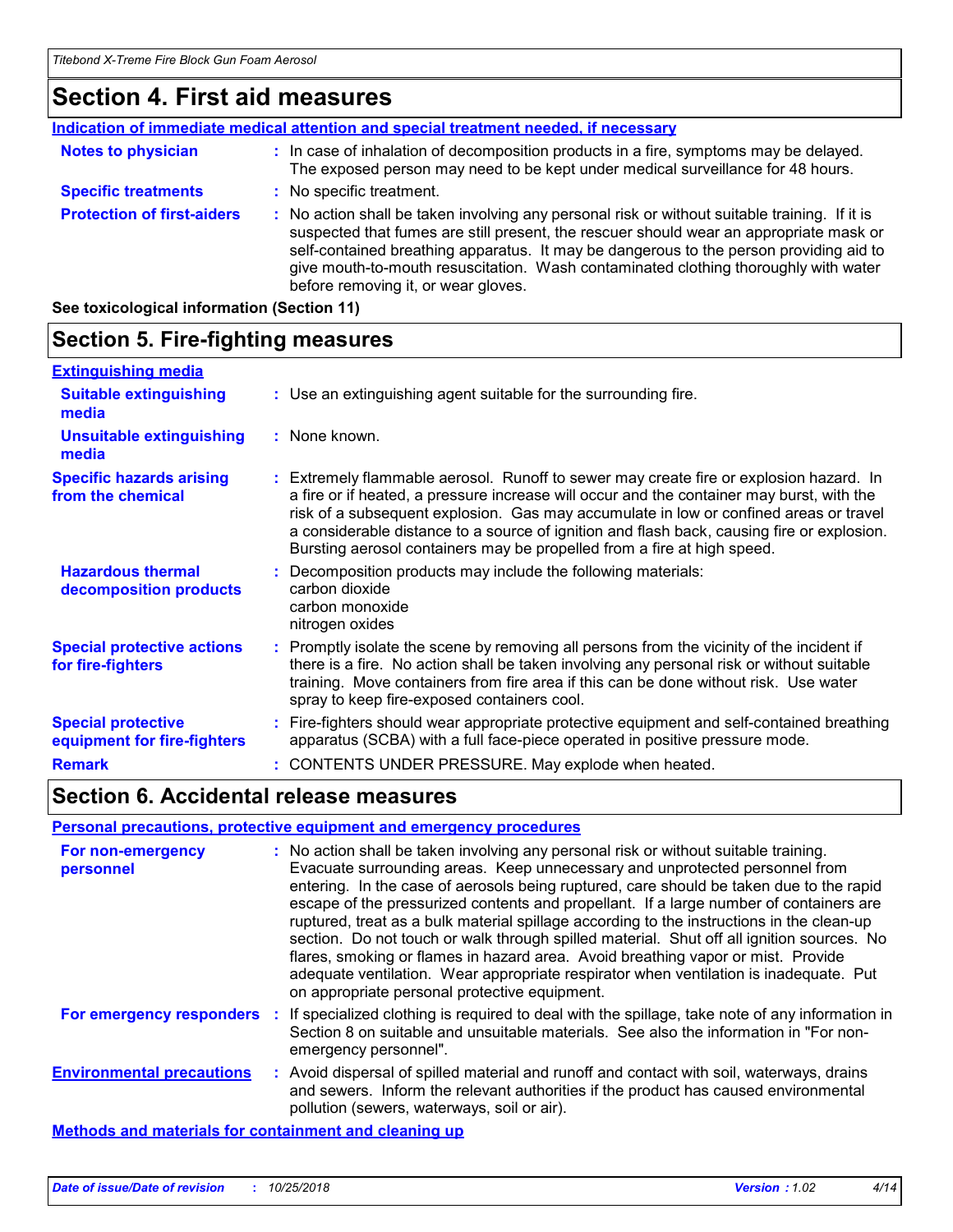### **Section 6. Accidental release measures**

| <b>Small spill</b> | : Stop leak if without risk. Move containers from spill area. Use spark-proof tools and<br>explosion-proof equipment. Dilute with water and mop up if water-soluble. Alternatively,<br>or if water-insoluble, absorb with an inert dry material and place in an appropriate waste<br>disposal container. Dispose of via a licensed waste disposal contractor.                                                                                                                                                                                                                                                                                                                                                                                                        |
|--------------------|----------------------------------------------------------------------------------------------------------------------------------------------------------------------------------------------------------------------------------------------------------------------------------------------------------------------------------------------------------------------------------------------------------------------------------------------------------------------------------------------------------------------------------------------------------------------------------------------------------------------------------------------------------------------------------------------------------------------------------------------------------------------|
| Large spill        | : Stop leak if without risk. Move containers from spill area. Use spark-proof tools and<br>explosion-proof equipment. Approach release from upwind. Prevent entry into sewers,<br>water courses, basements or confined areas. Wash spillages into an effluent treatment<br>plant or proceed as follows. Contain and collect spillage with non-combustible,<br>absorbent material e.g. sand, earth, vermiculite or diatomaceous earth and place in<br>container for disposal according to local regulations (see Section 13). Dispose of via a<br>licensed waste disposal contractor. Contaminated absorbent material may pose the<br>same hazard as the spilled product. Note: see Section 1 for emergency contact<br>information and Section 13 for waste disposal. |

# **Section 7. Handling and storage**

### **Precautions for safe handling**

| <b>Protective measures</b>                                                       | : Put on appropriate personal protective equipment (see Section 8). Persons with a<br>history of skin sensitization problems or asthma, allergies or chronic or recurrent<br>respiratory disease should not be employed in any process in which this product is used.<br>Pressurized container: protect from sunlight and do not expose to temperatures<br>exceeding 50°C. Do not pierce or burn, even after use. Avoid exposure - obtain special<br>instructions before use. Avoid contact during pregnancy or while nursing. Do not get in<br>eyes or on skin or clothing. Do not breathe vapor or mist. Do not ingest. Avoid<br>breathing gas. Use only with adequate ventilation. Wear appropriate respirator when<br>ventilation is inadequate. Store and use away from heat, sparks, open flame or any<br>other ignition source. Use explosion-proof electrical (ventilating, lighting and material<br>handling) equipment. Use only non-sparking tools. Empty containers retain product<br>residue and can be hazardous. |
|----------------------------------------------------------------------------------|---------------------------------------------------------------------------------------------------------------------------------------------------------------------------------------------------------------------------------------------------------------------------------------------------------------------------------------------------------------------------------------------------------------------------------------------------------------------------------------------------------------------------------------------------------------------------------------------------------------------------------------------------------------------------------------------------------------------------------------------------------------------------------------------------------------------------------------------------------------------------------------------------------------------------------------------------------------------------------------------------------------------------------|
| <b>Advice on general</b><br>occupational hygiene                                 | : Eating, drinking and smoking should be prohibited in areas where this material is<br>handled, stored and processed. Workers should wash hands and face before eating,<br>drinking and smoking. Remove contaminated clothing and protective equipment before<br>entering eating areas. See also Section 8 for additional information on hygiene<br>measures.                                                                                                                                                                                                                                                                                                                                                                                                                                                                                                                                                                                                                                                                   |
| <b>Conditions for safe storage,</b><br>including any<br><b>incompatibilities</b> | : Store between the following temperatures: 18 to 27°C (64.4 to 80.6°F). Store in<br>accordance with local regulations. Store away from direct sunlight in a dry, cool and<br>well-ventilated area, away from incompatible materials (see Section 10) and food and<br>drink. Protect from sunlight. Store locked up. Eliminate all ignition sources. Use<br>appropriate containment to avoid environmental contamination. See Section 10 for<br>incompatible materials before handling or use.                                                                                                                                                                                                                                                                                                                                                                                                                                                                                                                                  |

# **Section 8. Exposure controls/personal protection**

### **Control parameters**

### **Occupational exposure limits**

| <b>Ingredient name</b>                | <b>Exposure limits</b>                                                                                                                                                                                                                                                                                            |
|---------------------------------------|-------------------------------------------------------------------------------------------------------------------------------------------------------------------------------------------------------------------------------------------------------------------------------------------------------------------|
| $4.4$ -methylenediphenyl diisocyanate | ACGIH TLV (United States, 3/2020).<br>TWA: 0.005 ppm 8 hours.<br>OSHA PEL 1989 (United States, 3/1989).<br>CEIL: 0.02 ppm<br>CEIL: $0.2$ mg/m <sup>3</sup><br>NIOSH REL (United States, 10/2016).<br>TWA: 0.05 mg/m <sup>3</sup> 10 hours.<br>TWA: 0.005 ppm 10 hours.<br>CEIL: 0.2 mg/m <sup>3</sup> 10 minutes. |
|                                       | CEIL: 0.02 ppm 10 minutes.<br>OSHA PEL (United States, 5/2018).                                                                                                                                                                                                                                                   |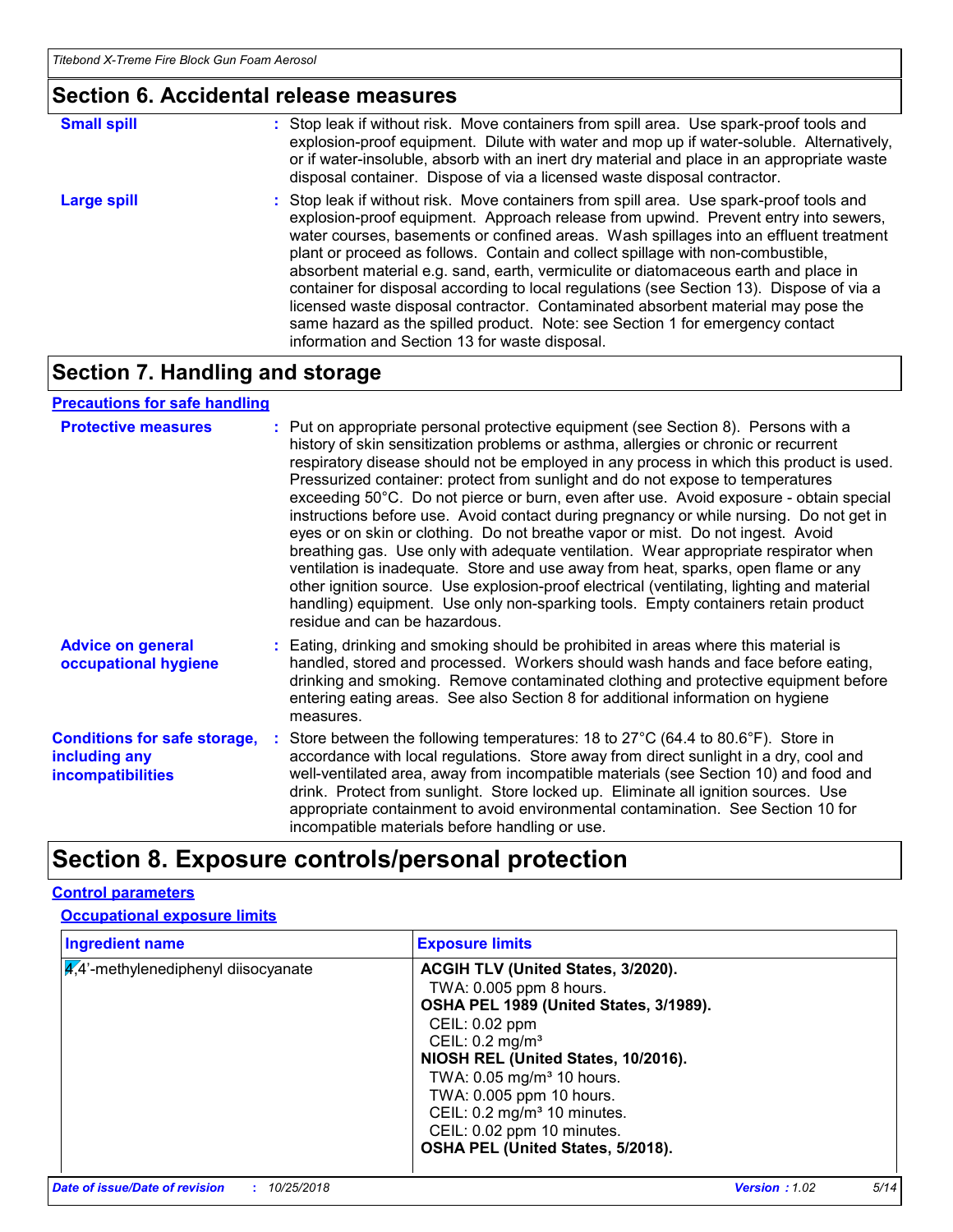# **Section 8. Exposure controls/personal protection**

|                                                   | CEIL: 0.02 ppm<br>CEIL: 0.2 mg/m <sup>3</sup>                                                                                                                                                                                                                                                                                                                                                                                                                                                                                                                                                                                                                   |
|---------------------------------------------------|-----------------------------------------------------------------------------------------------------------------------------------------------------------------------------------------------------------------------------------------------------------------------------------------------------------------------------------------------------------------------------------------------------------------------------------------------------------------------------------------------------------------------------------------------------------------------------------------------------------------------------------------------------------------|
| Isocyanic acid, polymethylenepolyphenylene ester  | None.                                                                                                                                                                                                                                                                                                                                                                                                                                                                                                                                                                                                                                                           |
| <b>Appropriate engineering</b><br><b>controls</b> | : Use only with adequate ventilation. Use process enclosures, local exhaust ventilation or<br>other engineering controls to keep worker exposure to airborne contaminants below any<br>recommended or statutory limits. The engineering controls also need to keep gas,<br>vapor or dust concentrations below any lower explosive limits. Use explosion-proof<br>ventilation equipment.                                                                                                                                                                                                                                                                         |
| <b>Environmental exposure</b><br>controls         | Emissions from ventilation or work process equipment should be checked to ensure<br>they comply with the requirements of environmental protection legislation. In some<br>cases, fume scrubbers, filters or engineering modifications to the process equipment<br>will be necessary to reduce emissions to acceptable levels.                                                                                                                                                                                                                                                                                                                                   |
| <b>Individual protection measures</b>             |                                                                                                                                                                                                                                                                                                                                                                                                                                                                                                                                                                                                                                                                 |
| <b>Hygiene measures</b>                           | : Wash hands, forearms and face thoroughly after handling chemical products, before<br>eating, smoking and using the lavatory and at the end of the working period.<br>Appropriate techniques should be used to remove potentially contaminated clothing.<br>Contaminated work clothing should not be allowed out of the workplace. Wash<br>contaminated clothing before reusing. Ensure that eyewash stations and safety<br>showers are close to the workstation location.                                                                                                                                                                                     |
| <b>Eye/face protection</b>                        | Safety eyewear complying with an approved standard should be used when a risk<br>assessment indicates this is necessary to avoid exposure to liquid splashes, mists,<br>gases or dusts. If contact is possible, the following protection should be worn, unless<br>the assessment indicates a higher degree of protection: chemical splash goggles.                                                                                                                                                                                                                                                                                                             |
| <b>Skin protection</b>                            |                                                                                                                                                                                                                                                                                                                                                                                                                                                                                                                                                                                                                                                                 |
| <b>Hand protection</b>                            | Chemical-resistant, impervious gloves complying with an approved standard should be<br>worn at all times when handling chemical products if a risk assessment indicates this is<br>necessary. Considering the parameters specified by the glove manufacturer, check<br>during use that the gloves are still retaining their protective properties. It should be<br>noted that the time to breakthrough for any glove material may be different for different<br>glove manufacturers. In the case of mixtures, consisting of several substances, the<br>protection time of the gloves cannot be accurately estimated. Wear protective gloves:<br>Nitrile gloves. |
| <b>Body protection</b>                            | Personal protective equipment for the body should be selected based on the task being<br>performed and the risks involved and should be approved by a specialist before<br>handling this product. When there is a risk of ignition from static electricity, wear anti-<br>static protective clothing. For the greatest protection from static discharges, clothing<br>should include anti-static overalls, boots and gloves.                                                                                                                                                                                                                                    |
| <b>Other skin protection</b>                      | : Appropriate footwear and any additional skin protection measures should be selected<br>based on the task being performed and the risks involved and should be approved by a<br>specialist before handling this product.                                                                                                                                                                                                                                                                                                                                                                                                                                       |
| <b>Respiratory protection</b>                     | Based on the hazard and potential for exposure, select a respirator that meets the<br>appropriate standard or certification. Respirators must be used according to a<br>respiratory protection program to ensure proper fitting, training, and other important<br>aspects of use.                                                                                                                                                                                                                                                                                                                                                                               |

### **Section 9. Physical and chemical properties**

| <b>Appearance</b>     |                         |
|-----------------------|-------------------------|
| <b>Physical state</b> | : Liquid. [Aerosol.]    |
| <b>Color</b>          | $:$ Orange.             |
| Odor                  | : Hydrocarbon. [Slight] |
| <b>Odor threshold</b> | : Not available.        |
| pH                    | : Not available.        |
| <b>Melting point</b>  | : Not available.        |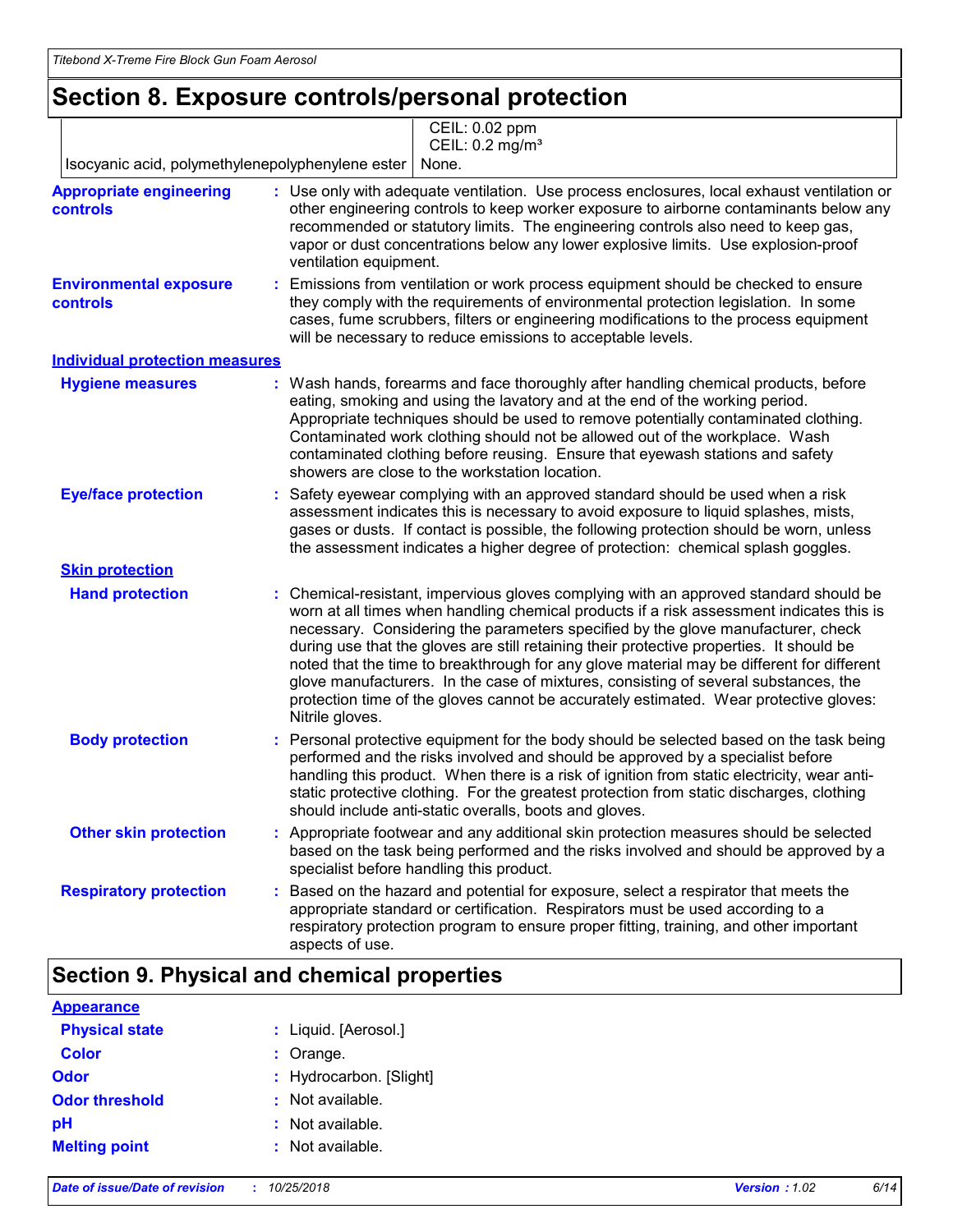### **Section 9. Physical and chemical properties**

| <b>Boiling point</b>                              | : Not available.                                                                                                                                                                      |
|---------------------------------------------------|---------------------------------------------------------------------------------------------------------------------------------------------------------------------------------------|
| <b>Flash point</b>                                | : Closed cup: -68.9°C (-92°F) [Tagliabue.Closed cup]                                                                                                                                  |
| <b>Evaporation rate</b>                           | : Not available.                                                                                                                                                                      |
| <b>Flammability (solid, gas)</b>                  | Highly flammable in the presence of the following materials or conditions: open flames,<br>sparks and static discharge and heat.<br>CONTENTS UNDER PRESSURE. May explode when heated. |
| Lower and upper explosive<br>(flammable) limits   | : Not available.                                                                                                                                                                      |
| <b>VOC (less water, less)</b><br>exempt solvents) | $: 165$ g/l                                                                                                                                                                           |
|                                                   | Not available.                                                                                                                                                                        |
| <b>Vapor pressure</b>                             | $: 344.9$ kPa (2587 mm Hg) [room temperature]                                                                                                                                         |
| <b>Vapor density</b>                              | : Not available.                                                                                                                                                                      |
| <b>Relative density</b>                           | : 1.1                                                                                                                                                                                 |
| <b>Solubility</b>                                 | : Insoluble in the following materials: cold water and hot water.                                                                                                                     |
| <b>Solubility in water</b>                        | : Not available.                                                                                                                                                                      |
| <b>Partition coefficient: n-</b><br>octanol/water | : Not available.                                                                                                                                                                      |
| <b>Auto-ignition temperature</b>                  | : Not available.                                                                                                                                                                      |
| <b>Decomposition temperature</b>                  | : Not available.                                                                                                                                                                      |
| <b>Viscosity</b>                                  | : Not available.                                                                                                                                                                      |
| <b>Aerosol product</b>                            |                                                                                                                                                                                       |
| <b>Type of aerosol</b>                            | $:$ Foam                                                                                                                                                                              |
| <b>Heat of combustion</b>                         | : $7.475$ kJ/g                                                                                                                                                                        |
|                                                   |                                                                                                                                                                                       |

# **Section 10. Stability and reactivity**

| <b>Reactivity</b>                                   | : No specific test data related to reactivity available for this product or its ingredients.              |
|-----------------------------------------------------|-----------------------------------------------------------------------------------------------------------|
| <b>Chemical stability</b>                           | : The product is stable.                                                                                  |
| <b>Possibility of hazardous</b><br><b>reactions</b> | : Under normal conditions of storage and use, hazardous reactions will not occur.                         |
| <b>Conditions to avoid</b>                          | : Avoid all possible sources of ignition (spark or flame).                                                |
| <b>Incompatible materials</b>                       | : Reactive or incompatible with the following materials:<br>water<br>amines                               |
| <b>Hazardous decomposition</b><br>products          | : Under normal conditions of storage and use, hazardous decomposition products should<br>not be produced. |

# **Section 11. Toxicological information**

### **Information on toxicological effects**

| <b>Acute toxicity</b>                                      |                           |                |                        |                 |
|------------------------------------------------------------|---------------------------|----------------|------------------------|-----------------|
| <b>Product/ingredient name</b>                             | <b>Result</b>             | <b>Species</b> | <b>Dose</b>            | <b>Exposure</b> |
| $\sqrt{4}$ <sup>2</sup> -methylenediphenyl<br>diisocyanate | LD50 Oral                 | Rat            | 9200 mg/kg             |                 |
| Isocyanic acid,<br>polymethylenepolyphenylene<br>ester     | LC50 Inhalation Vapor     | Rat            | 490 mg/m <sup>3</sup>  | 4 hours         |
|                                                            | LD50 Dermal<br>ILD50 Oral | Rabbit<br>Rat  | >9400 mg/kg<br>49 g/kg |                 |

### **Irritation/Corrosion**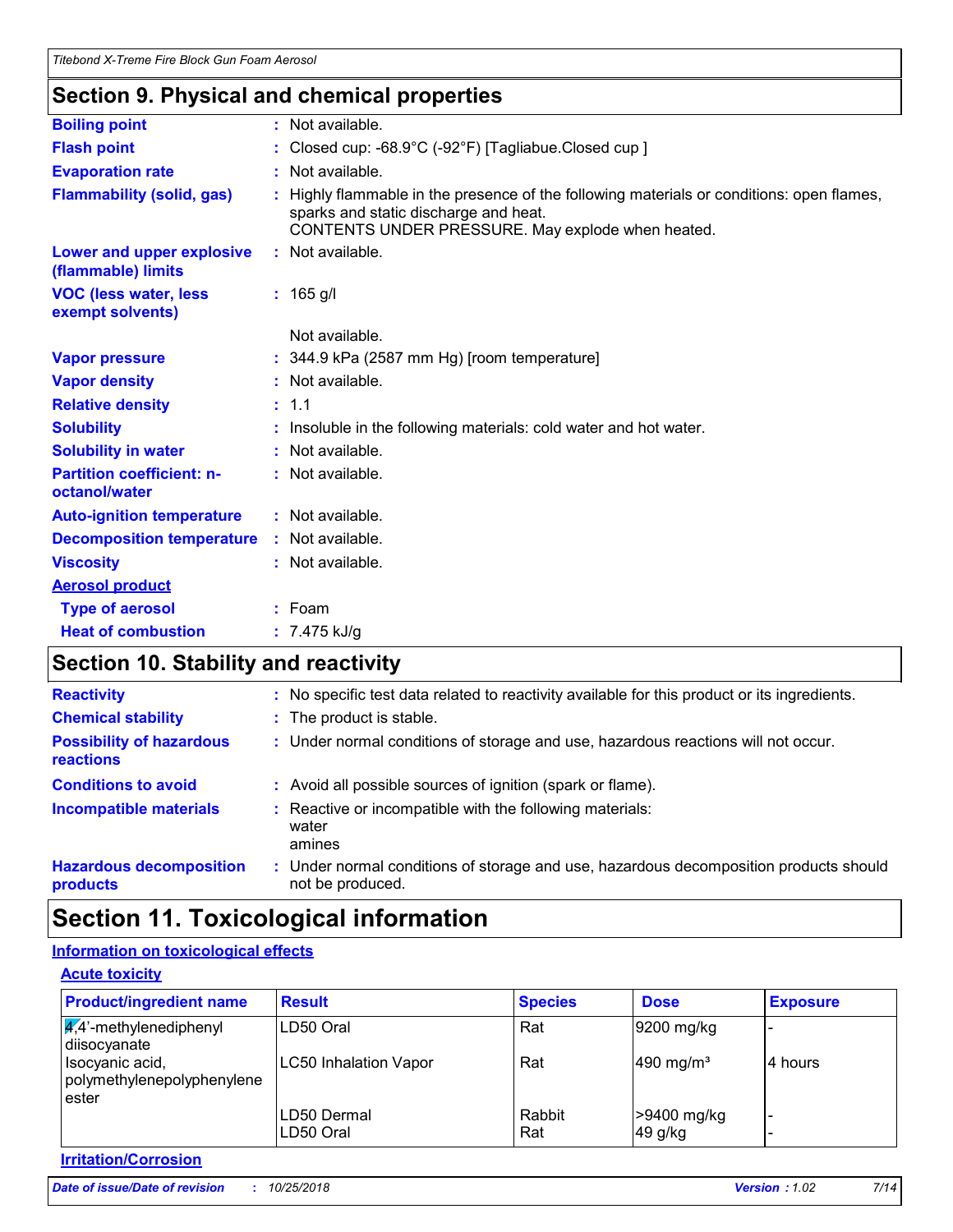# **Section 11. Toxicological information**

| <b>Product/ingredient name</b>                          | <b>Result</b>            | <b>Species</b> | <b>Score</b> | <b>Exposure</b>  | <b>Observation</b>       |
|---------------------------------------------------------|--------------------------|----------------|--------------|------------------|--------------------------|
| $\frac{1}{4}$ ,4'-methylenediphenyl<br>diisocyanate     | Eyes - Moderate irritant | Rabbit         |              | $100 \text{ mg}$ | $\overline{\phantom{0}}$ |
| Isocyanic acid,<br>polymethylenepolyphenylene<br>lester | Eyes - Mild irritant     | Rabbit         |              | $100$ mg         |                          |

### **Conclusion/Summary**

**Skin :** Causes skin irritation.

**Eyes :** Severely irritating to eyes. **Sensitization**

Not available.

### **Mutagenicity**

Not available.

### **Carcinogenicity**

Not available.

#### **Classification**

| <b>Product/ingredient name</b>                                                                                       | <b>OSHA</b> | <b>IARC</b> | <b>NTP</b> |
|----------------------------------------------------------------------------------------------------------------------|-------------|-------------|------------|
| $\sqrt{4}$ <sup>2</sup> -methylenediphenyl<br>diisocyanate<br>Isocyanic acid,<br>polymethylenepolyphenylene<br>ester |             | ىب<br>ر،    | -<br>-     |

### **Reproductive toxicity**

Not available.

#### **Teratogenicity**

Not available.

#### **Specific target organ toxicity (single exposure)**

| <b>Name</b>                                         | <b>Category</b> | <b>Route of</b><br>exposure | <b>Target organs</b>              |
|-----------------------------------------------------|-----------------|-----------------------------|-----------------------------------|
| <b>Titebond X-Treme Fire Block Gun Foam Aerosol</b> | Category 3      |                             | Respiratory tract<br>l irritation |
| 4,4'-methylenediphenyl diisocyanate                 | Category 3      |                             | Respiratory tract<br>l irritation |
| Isocyanic acid, polymethylenepolyphenylene ester    | Category 3      |                             | Respiratory tract<br>irritation   |

### **Specific target organ toxicity (repeated exposure)**

| <b>Name</b>                                                                             | <b>Category</b>          | <b>Route of</b><br>exposure        | <b>Target organs</b>         |
|-----------------------------------------------------------------------------------------|--------------------------|------------------------------------|------------------------------|
| <b>Mitebond X-Treme Fire Block Gun Foam Aerosol</b>                                     | Category 2               | dermal, inhalation central nervous | system (CNS),<br>lungs, skin |
| 4,4'-methylenediphenyl diisocyanate<br>Isocyanic acid, polymethylenepolyphenylene ester | Category 2<br>Category 2 | inhalation                         | respiratory system           |

#### **Aspiration hazard**

Not available.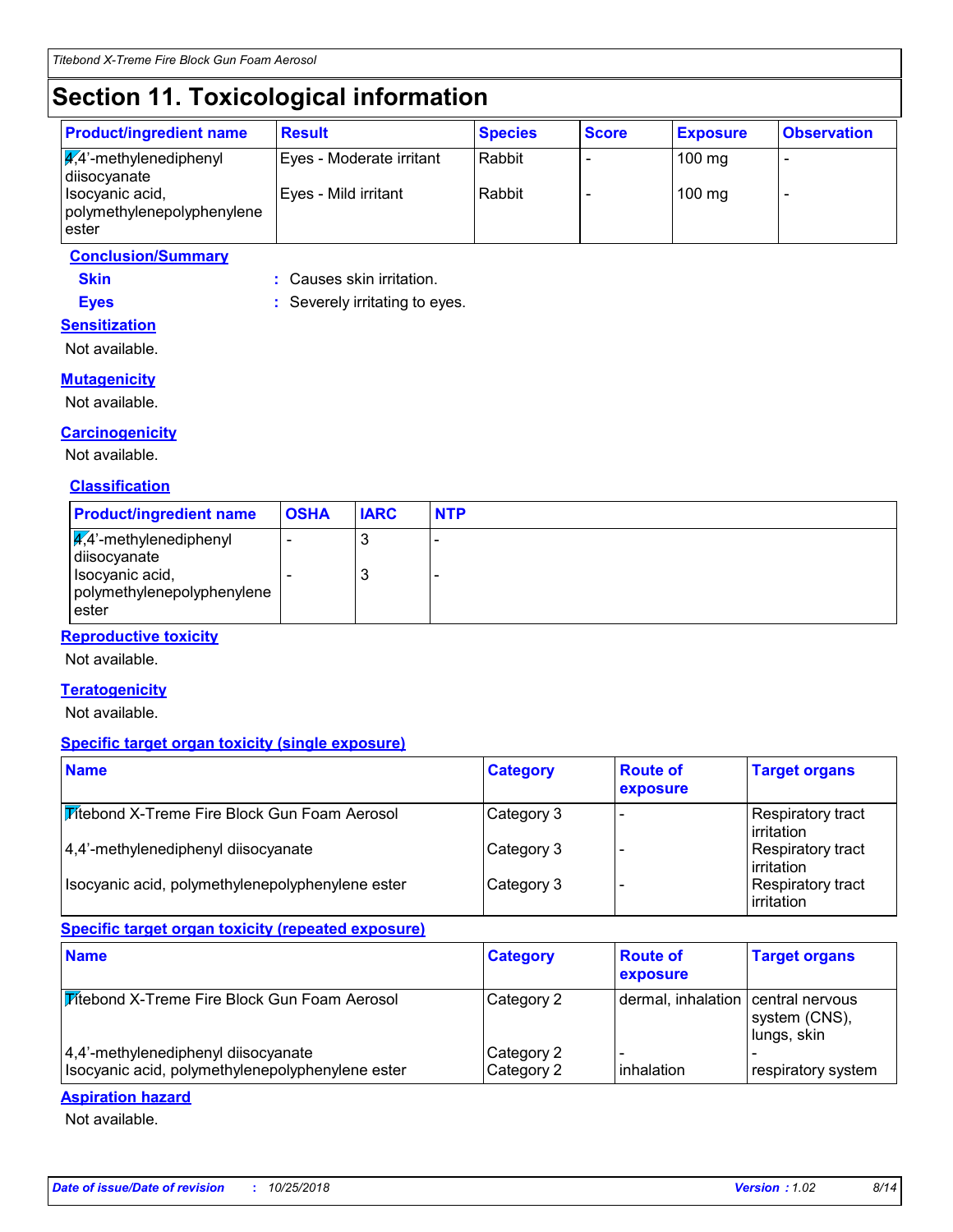# **Section 11. Toxicological information**

| <b>Information on the likely</b> | : Not available. |
|----------------------------------|------------------|
| routes of exposure               |                  |

| <b>Potential acute health effects</b> |
|---------------------------------------|
|---------------------------------------|

| <b>Eye contact</b>                                                  |    | : Causes serious eye irritation.                                                                                                                                                                                         |
|---------------------------------------------------------------------|----|--------------------------------------------------------------------------------------------------------------------------------------------------------------------------------------------------------------------------|
| <b>Inhalation</b>                                                   |    | : Harmful if inhaled. May cause respiratory irritation. May cause allergy or asthma<br>symptoms or breathing difficulties if inhaled.                                                                                    |
| <b>Skin contact</b>                                                 |    | : Causes skin irritation. May cause an allergic skin reaction.                                                                                                                                                           |
| <b>Ingestion</b>                                                    |    | : No known significant effects or critical hazards.                                                                                                                                                                      |
|                                                                     |    | Symptoms related to the physical, chemical and toxicological characteristics                                                                                                                                             |
| <b>Eye contact</b>                                                  |    | : Adverse symptoms may include the following:<br>pain or irritation<br>watering<br>redness                                                                                                                               |
| <b>Inhalation</b>                                                   |    | : Adverse symptoms may include the following:<br>respiratory tract irritation<br>coughing<br>wheezing and breathing difficulties<br>asthma<br>reduced fetal weight<br>increase in fetal deaths<br>skeletal malformations |
| <b>Skin contact</b>                                                 |    | Adverse symptoms may include the following:<br>irritation<br>redness<br>reduced fetal weight<br>increase in fetal deaths<br>skeletal malformations                                                                       |
| <b>Ingestion</b>                                                    |    | : Adverse symptoms may include the following:<br>reduced fetal weight<br>increase in fetal deaths<br>skeletal malformations                                                                                              |
|                                                                     |    | Delayed and immediate effects and also chronic effects from short and long term exposure                                                                                                                                 |
| <b>Short term exposure</b><br><b>Potential immediate</b><br>effects |    | : Not available.                                                                                                                                                                                                         |
| <b>Potential delayed effects</b>                                    |    | : Not available.                                                                                                                                                                                                         |
| <b>Long term exposure</b>                                           |    |                                                                                                                                                                                                                          |
| <b>Potential immediate</b><br>effects                               |    | : Not available.                                                                                                                                                                                                         |
| <b>Potential delayed effects</b>                                    |    | : Not available.                                                                                                                                                                                                         |
| <b>Potential chronic health effects</b>                             |    |                                                                                                                                                                                                                          |
| Not available.                                                      |    |                                                                                                                                                                                                                          |
| <b>General</b>                                                      |    | May cause damage to organs through prolonged or repeated exposure if inhaled or in<br>contact with skin. Once sensitized, a severe allergic reaction may occur when<br>subsequently exposed to very low levels.          |
| <b>Carcinogenicity</b>                                              |    | : No known significant effects or critical hazards.                                                                                                                                                                      |
| <b>Mutagenicity</b>                                                 | ÷. | No known significant effects or critical hazards.                                                                                                                                                                        |
| <b>Teratogenicity</b>                                               |    | No known significant effects or critical hazards.                                                                                                                                                                        |
| <b>Developmental effects</b>                                        |    | May cause harm to breast-fed children.                                                                                                                                                                                   |
| <b>Fertility effects</b>                                            |    | : No known significant effects or critical hazards.                                                                                                                                                                      |
| <b>Numerical measures of toxicity</b>                               |    |                                                                                                                                                                                                                          |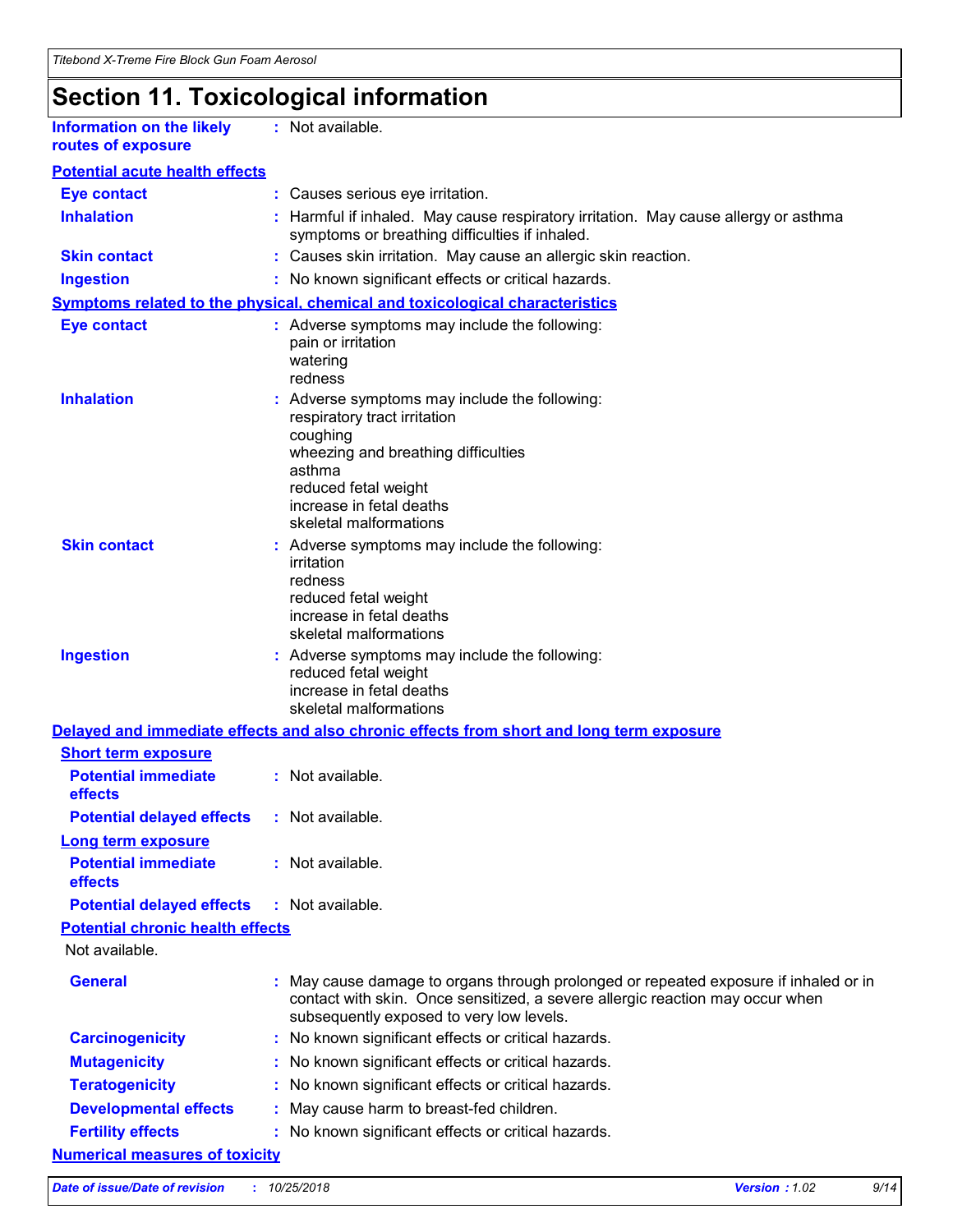# **Section 11. Toxicological information**

#### **Acute toxicity estimates**

| ×<br>۰. | . .<br>× | ÷<br>. . |  |
|---------|----------|----------|--|

**Inhalation (vapors)** 11 mg/l

**ATE value** 

# **Section 12. Ecological information**

### **Toxicity**

Not available.

### **Persistence and degradability**

#### Not available.

### **Bioaccumulative potential**

| <b>Product/ingredient name</b>                             | $LogP_{ow}$      | <b>BCF</b> | <b>Potential</b> |
|------------------------------------------------------------|------------------|------------|------------------|
| $\sqrt{4}$ <sup>2</sup> -methylenediphenyl<br>diisocyanate | 4.51             | 200        | low              |
| <b>Mobility in soil</b>                                    |                  |            |                  |
| <b>Soil/water partition</b><br><b>coefficient (Koc)</b>    | : Not available. |            |                  |

**Other adverse effects** : No known significant effects or critical hazards.

# **Section 13. Disposal considerations**

**Disposal methods :**

The generation of waste should be avoided or minimized wherever possible. Disposal of this product, solutions and any by-products should at all times comply with the requirements of environmental protection and waste disposal legislation and any regional local authority requirements. Dispose of surplus and non-recyclable products via a licensed waste disposal contractor. Waste should not be disposed of untreated to the sewer unless fully compliant with the requirements of all authorities with jurisdiction. Waste packaging should be recycled. Incineration or landfill should only be considered when recycling is not feasible. This material and its container must be disposed of in a safe way. Empty containers or liners may retain some product residues. Do not puncture or incinerate container.

# **Section 14. Transport information**

| <b>DOT</b><br><b>Classification</b> | <b>TDG</b><br><b>Classification</b> | <b>Mexico</b><br><b>Classification</b> | <b>ADR/RID</b>         | <b>IMDG</b>            | <b>IATA</b>            |
|-------------------------------------|-------------------------------------|----------------------------------------|------------------------|------------------------|------------------------|
| <b>UN1950</b>                       | <b>UN1950</b>                       | <b>UN1950</b>                          | <b>UN1950</b>          | <b>UN1950</b>          | <b>UN1950</b>          |
| AEROSOLS,<br>flammable              | AEROSOLS,<br>flammable              | AEROSOLS,<br>flammable                 | AEROSOLS,<br>flammable | AEROSOLS,<br>flammable | AEROSOLS,<br>flammable |
| 2.1                                 | 2.1                                 | 2.1                                    | 2                      | 2.1                    | 2.1                    |
|                                     |                                     |                                        |                        |                        |                        |
| No.                                 | No.                                 | No.                                    | No.                    | No.                    | No.                    |
|                                     |                                     |                                        |                        |                        |                        |

**DOT Classification :**

**Remarks** Limited quantity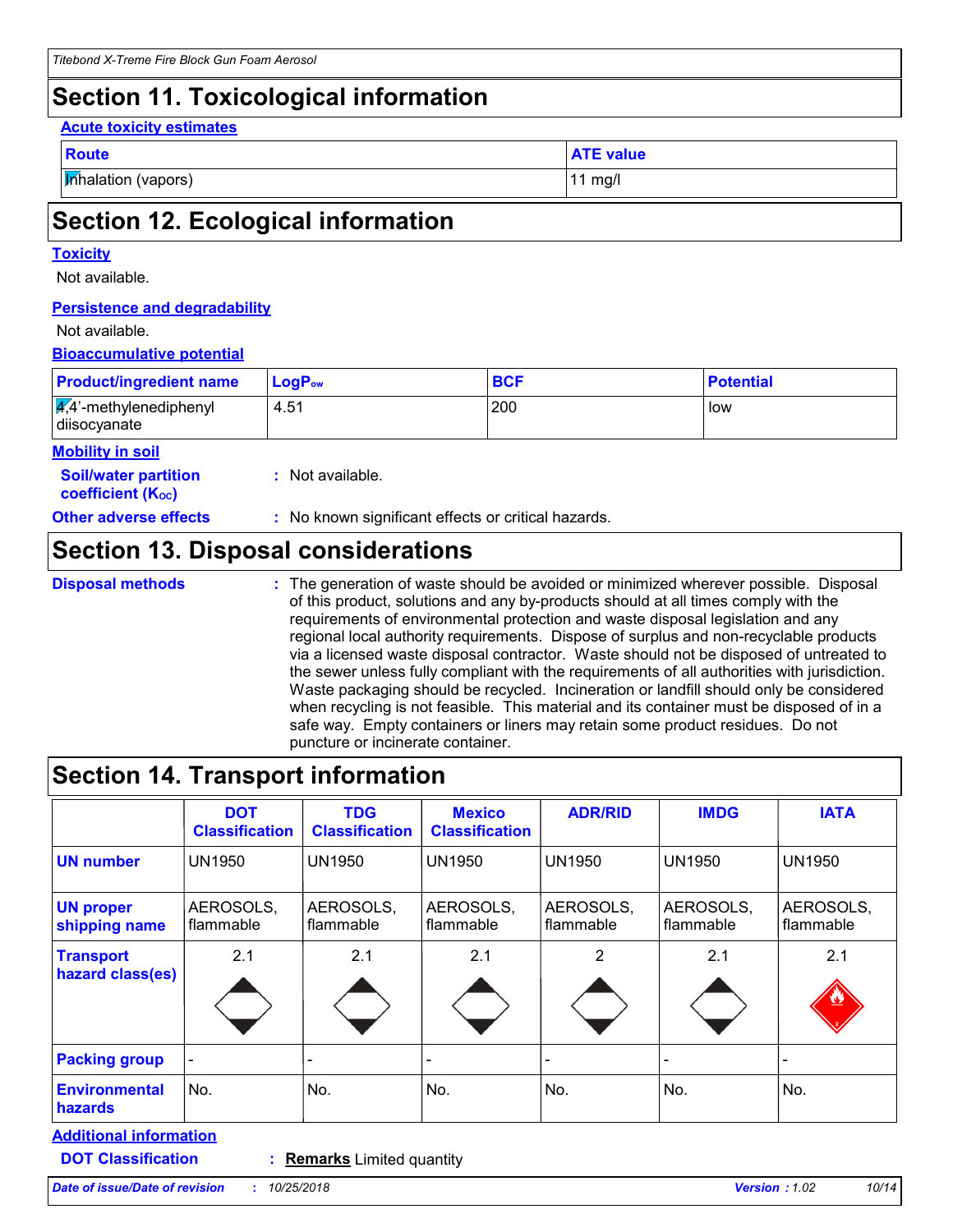## **Section 14. Transport information**

| <b>TDG Classification</b>    | : Product classified as per the following sections of the Transportation of Dangerous<br>Goods Regulations: 2.13-2.17 (Class 2).<br><b>Remarks</b> Limited quantity |
|------------------------------|---------------------------------------------------------------------------------------------------------------------------------------------------------------------|
| <b>Mexico Classification</b> | <b>Remarks</b> Limited quantity                                                                                                                                     |
| <b>ADR/RID</b>               | $:$ Tunnel code $(D)$<br><b>Remarks</b> Limited quantity                                                                                                            |
| <b>IMDG</b>                  | <b>Remarks</b> Limited quantity                                                                                                                                     |

# **Section 15. Regulatory information**

### **U.S. Federal regulations**

#### **SARA 302/304**

#### **Composition/information on ingredients**

No products were found.

| <b>SARA 304 RQ</b> |  |  |
|--------------------|--|--|
|                    |  |  |

**:** Not applicable.

### **SARA 311/312**

**Classification :** FLAMMABLE AEROSOLS - Category 1 GASES UNDER PRESSURE - Compressed gas ACUTE TOXICITY (inhalation) - Category 4 SKIN IRRITATION - Category 2 EYE IRRITATION - Category 2A RESPIRATORY SENSITIZATION - Category 1 SKIN SENSITIZATION - Category 1 TOXIC TO REPRODUCTION - Effects on or via lactation SPECIFIC TARGET ORGAN TOXICITY (SINGLE EXPOSURE) (Respiratory tract irritation) - Category 3 SPECIFIC TARGET ORGAN TOXICITY (REPEATED EXPOSURE) - Category 2

#### **Composition/information on ingredients**

| <b>Name</b>                                            | $\frac{9}{6}$ | <b>Classification</b>                                                                                                                                                                                                                                                                                                                                                        |
|--------------------------------------------------------|---------------|------------------------------------------------------------------------------------------------------------------------------------------------------------------------------------------------------------------------------------------------------------------------------------------------------------------------------------------------------------------------------|
| $\frac{4}{4}$ -methylenediphenyl<br>diisocyanate       | ≤10           | <b>ACUTE TOXICITY (inhalation) - Category 4</b><br>SKIN IRRITATION - Category 2<br><b>EYE IRRITATION - Category 2A</b><br>RESPIRATORY SENSITIZATION - Category 1<br>SKIN SENSITIZATION - Category 1<br>SPECIFIC TARGET ORGAN TOXICITY (SINGLE EXPOSURE)<br>(Respiratory tract irritation) - Category 3<br>SPECIFIC TARGET ORGAN TOXICITY (REPEATED<br>EXPOSURE) - Category 2 |
| Isocyanic acid,<br>polymethylenepolyphenylene<br>ester | ≤10           | <b>ACUTE TOXICITY (inhalation) - Category 4</b><br>SKIN IRRITATION - Category 2<br><b>EYE IRRITATION - Category 2A</b><br>RESPIRATORY SENSITIZATION - Category 1<br>SKIN SENSITIZATION - Category 1<br>SPECIFIC TARGET ORGAN TOXICITY (SINGLE EXPOSURE)<br>(Respiratory tract irritation) - Category 3<br>SPECIFIC TARGET ORGAN TOXICITY (REPEATED<br>EXPOSURE) - Category 2 |
| <b>Isobutane</b>                                       | ≤10           | FLAMMABLE GASES - Category 1                                                                                                                                                                                                                                                                                                                                                 |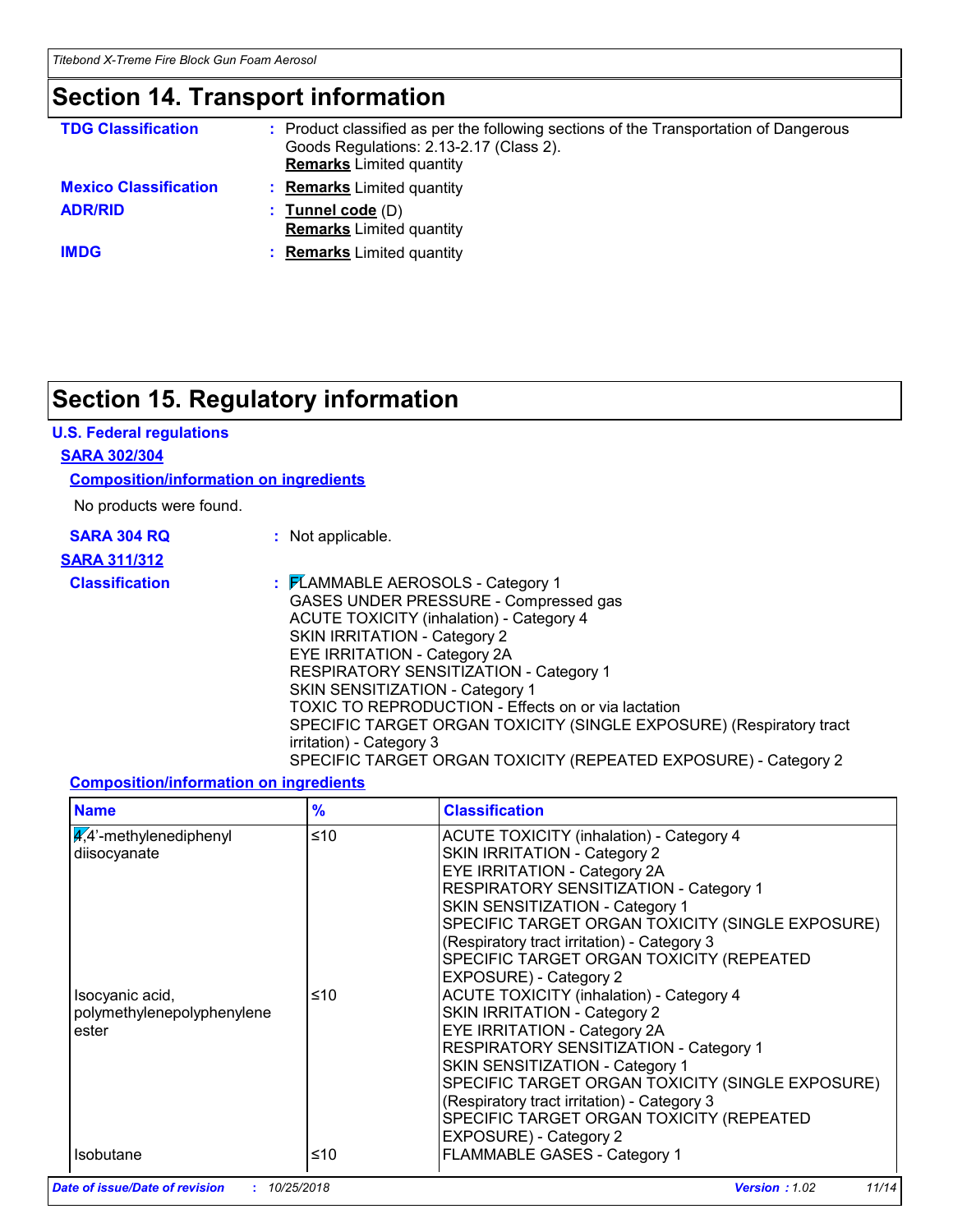# **Section 15. Regulatory information**

|                  |      | GASES UNDER PRESSURE - Compressed gas        |
|------------------|------|----------------------------------------------|
| I dimethyl ether | l≤10 | <b>FLAMMABLE GASES - Category 1</b>          |
|                  |      | GASES UNDER PRESSURE - Liquefied gas         |
| propane          | ≤5   | <b>FLAMMABLE GASES - Category 1</b>          |
|                  |      | <b>GASES UNDER PRESSURE - Compressed gas</b> |

#### **SARA 313**

|                              | <b>Product name</b>                              | <b>CAS number</b> | $\frac{9}{6}$ |
|------------------------------|--------------------------------------------------|-------------------|---------------|
| <b>Form R - Reporting</b>    | $\frac{1}{4}$ ,4'-methylenediphenyl diisocyanate | $101 - 68 - 8$    | l≤10          |
| requirements                 | Isocyanic acid, polymethylenepolyphenylene ester | 9016-87-9         | ≤10           |
| <b>Supplier notification</b> | $\frac{q}{4}$ . methylenediphenyl diisocyanate   | $101 - 68 - 8$    | l≤10          |
|                              | Isocyanic acid, polymethylenepolyphenylene ester | 9016-87-9         | l≤10          |

SARA 313 notifications must not be detached from the SDS and any copying and redistribution of the SDS shall include copying and redistribution of the notice attached to copies of the SDS subsequently redistributed.

#### **State regulations**

| <b>Massachusetts</b> | : The following components are listed: METHYLENE BISPHENYL ISOCYANATE;<br>DIPHENYLMETHANE DIISOCYANATE; MDI; ISOBUTANE; METHYL ETHER;<br>DIMETHYL ETHER; PROPANE                                                                                                                                                                                                  |
|----------------------|-------------------------------------------------------------------------------------------------------------------------------------------------------------------------------------------------------------------------------------------------------------------------------------------------------------------------------------------------------------------|
| <b>New York</b>      | : The following components are listed: Methylene diphenyl diisocyanate                                                                                                                                                                                                                                                                                            |
| <b>New Jersey</b>    | : The following components are listed: POLYCHLORINATED ALKANES; ALKANES,<br>C10-12, CHLORO; METHYLENE BISPHENYL ISOCYANATE; BENZENE, 1,1'-<br>METHYLENEBIS[4-ISOCYANATO-; METHYLENE DIPHENYL DIISOCYANATE<br>(POLYMERIC); ISOCYANIC ACID, POLYMETHYLENEPOLYPHENYLENE ESTER;<br>Isobutane; PROPANE, 2-METHYL-; DIMETHYL ETHER; METHANE, OXYBIS-;<br><b>PROPANE</b> |
| <b>Pennsylvania</b>  | : The following components are listed: BENZENE, 1,1'-METHYLENEBIS<br>[4-ISOCYANATO-; PROPANE, 2-METHYL-; METHANE, OXYBIS-; PROPANE                                                                                                                                                                                                                                |

### **California Prop. 65**

This product does not require a Safe Harbor warning under California Prop. 65.

#### **International regulations**

**Chemical Weapon Convention List Schedules I, II & III Chemicals** Not listed.

#### **Montreal Protocol**

Not listed.

### **Stockholm Convention on Persistent Organic Pollutants**

Not listed.

### **UNECE Aarhus Protocol on POPs and Heavy Metals**

Not listed.

#### **Inventory list**

- 
- **China :** All components are listed or exempted.
- **United States TSCA 8(b)**
- **:** All components are active or exempted.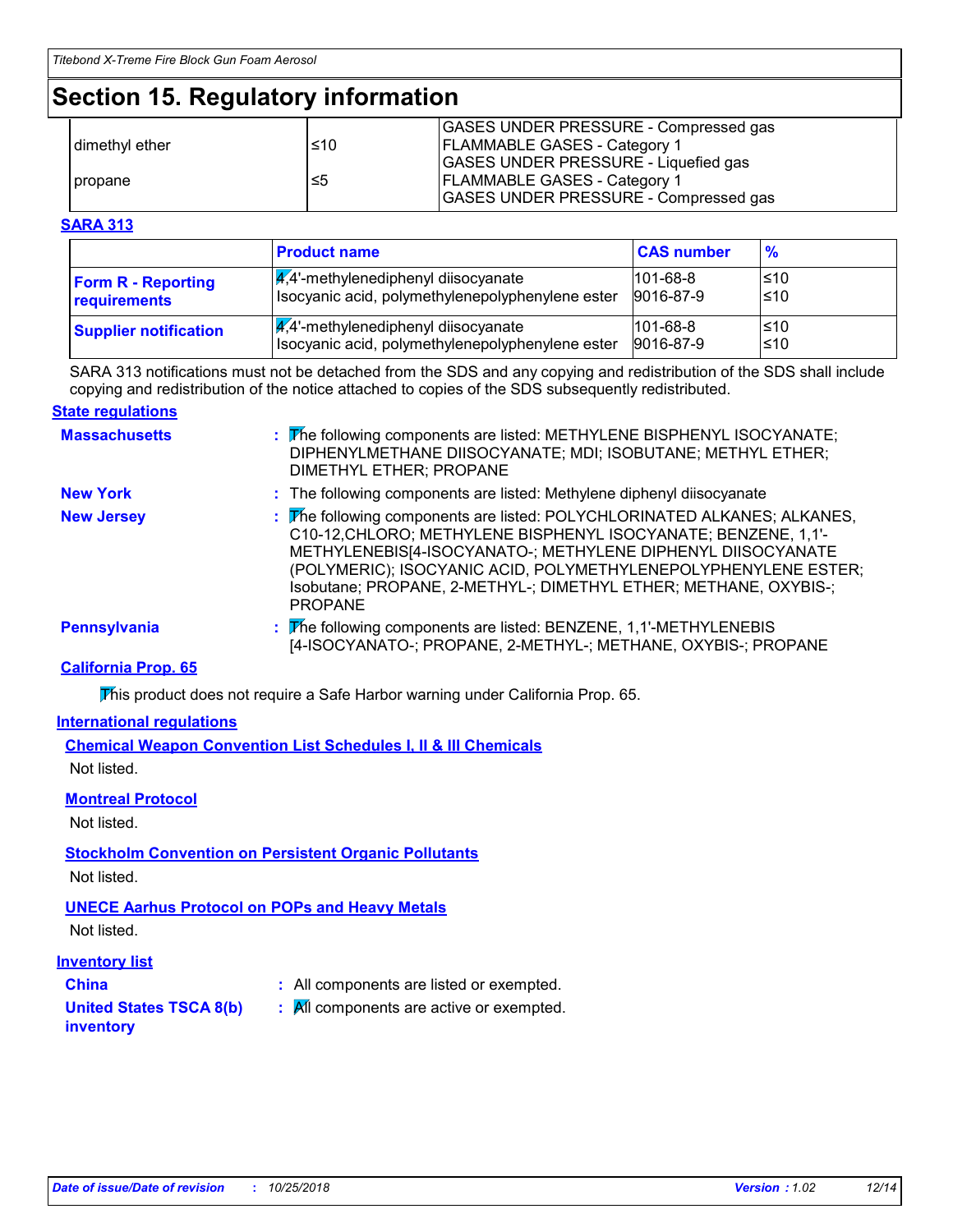# **Section 16. Other information**

**Hazardous Material Information System (U.S.A.)**



**Caution: HMIS® ratings are based on a 0-4 rating scale, with 0 representing minimal hazards or risks, and 4 representing significant hazards or risks. Although HMIS® ratings and the associated label are not required on SDSs or products leaving a facility under 29 CFR 1910.1200, the preparer may choose to provide them. HMIS® ratings are to be used with a fully implemented HMIS® program. HMIS® is a registered trademark and service mark of the American Coatings Association, Inc.**

**The customer is responsible for determining the PPE code for this material. For more information on HMIS® Personal Protective Equipment (PPE) codes, consult the HMIS® Implementation Manual.**

**National Fire Protection Association (U.S.A.)**



**Reprinted with permission from NFPA 704-2001, Identification of the Hazards of Materials for Emergency Response Copyright ©1997, National Fire Protection Association, Quincy, MA 02269. This reprinted material is not the complete and official position of the National Fire Protection Association, on the referenced subject which is represented only by the standard in its entirety.**

**Copyright ©2001, National Fire Protection Association, Quincy, MA 02269. This warning system is intended to be interpreted and applied only by properly trained individuals to identify fire, health and reactivity hazards of chemicals. The user is referred to certain limited number of chemicals with recommended classifications in NFPA 49 and NFPA 325, which would be used as a guideline only. Whether the chemicals are classified by NFPA or not, anyone using the 704 systems to classify chemicals does so at their own risk.**

**Procedure used to derive the classification**

| <b>Classification</b>                                               | <b>Justification</b>  |
|---------------------------------------------------------------------|-----------------------|
| <b>FLAMMABLE AEROSOLS - Category 1</b>                              | Expert judgment       |
| <b>GASES UNDER PRESSURE - Compressed gas</b>                        | Expert judgment       |
| ACUTE TOXICITY (inhalation) - Category 4                            | On basis of test data |
| <b>SKIN IRRITATION - Category 2</b>                                 | Expert judgment       |
| <b>EYE IRRITATION - Category 2A</b>                                 | Expert judgment       |
| <b>RESPIRATORY SENSITIZATION - Category 1</b>                       | Expert judgment       |
| SKIN SENSITIZATION - Category 1                                     | Expert judgment       |
| TOXIC TO REPRODUCTION - Effects on or via lactation                 | Expert judgment       |
| SPECIFIC TARGET ORGAN TOXICITY (SINGLE EXPOSURE) (Respiratory tract | Expert judgment       |
| irritation) - Category 3                                            |                       |
| SPECIFIC TARGET ORGAN TOXICITY (REPEATED EXPOSURE) - Category 2     | Expert judgment       |
| <b>History</b>                                                      |                       |
| Date of printing<br>: 4/22/2022                                     |                       |
| : 10/25/2018<br>Date of issue/Date of<br>revision                   |                       |